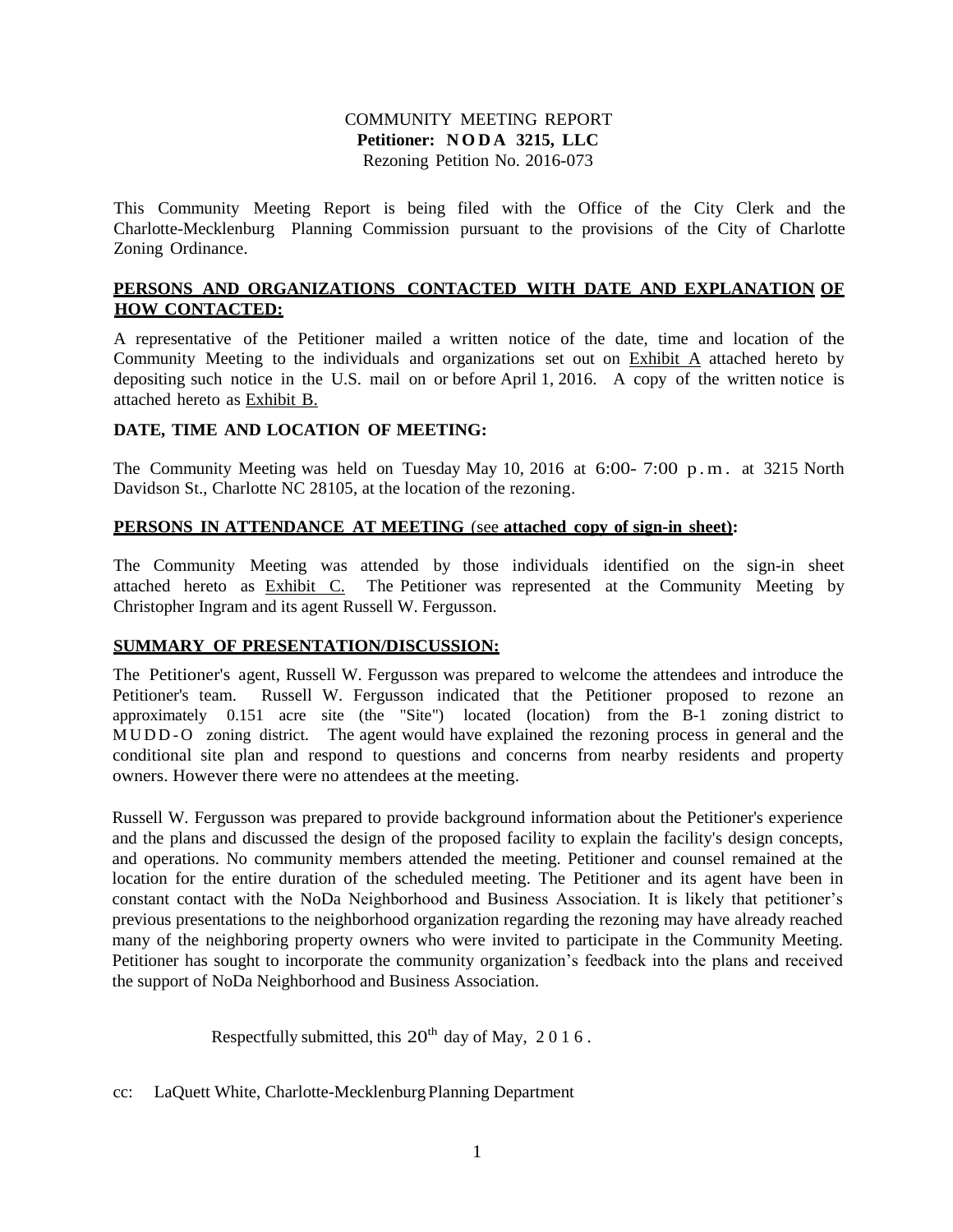## **EXHIBIT A:**

# **Contacted List of Property Owners Provided by the Charlotte-Mecklenburg Planning Department and Based on Current Tax Records**

| Pet_<br>$\bf No$ | <b>TaxPI</b><br>D | ownerlastn                                          | ownerfirst                       | cownerlast                        | mailaddr1                                | city                 | stat<br>$\mathbf e$ | zipco<br>de |
|------------------|-------------------|-----------------------------------------------------|----------------------------------|-----------------------------------|------------------------------------------|----------------------|---------------------|-------------|
| 2016-<br>073     | 083083<br>08      | 3106 NORTH<br><b>DAVIDSON</b><br>LLC                |                                  |                                   | 2923 FOREST<br>PARK DR                   | <b>CHARLOTT</b><br>E | $_{\mathrm{NC}}$    | 28209       |
| 2016-<br>073     | 083083<br>03      | 311 NORTH<br><b>DAVIDSON</b><br><b>LLC</b>          |                                  |                                   | 2923 FOREST<br>PARK DR                   | <b>CHARLOTT</b><br>E | NC                  | 28209       |
| 2016-<br>073     | 083083<br>07      | 311 NORTH<br><b>DAVIDSON</b><br>LLC                 |                                  |                                   | 2923 FOREST<br>PARK DR                   | <b>CHARLOTT</b><br>E | NC                  | 28209       |
| 2016-<br>073     | 083084<br>60      | <b>ALLEN</b>                                        | SARA<br><b>GABRIELA</b>          |                                   | 3123 N<br><b>DAVIDSON</b><br>ST UNIT 311 | <b>CHARLOTT</b><br>E | NC                  | 28205       |
| 2016-<br>073     | 083084<br>54      | <b>AMBROSE</b>                                      | <b>ELIZABETH</b><br><b>ANN</b>   |                                   | 3123 N<br><b>DAVIDSON</b><br>ST UNIT 305 | <b>CHARLOTT</b><br>E | NC                  | 28205       |
| 2016-<br>073     | 083084<br>32      | ANGELL                                              | <b>BLAIR</b><br><b>ELIZABETH</b> |                                   | 3205<br><b>DAVIDSON</b><br>ST UNIT 207   | <b>CHARLOTT</b><br>E | NC                  | 28205       |
| 2016-<br>073     | 083084<br>28      | <b>ARISTOTLE</b><br><b>PROPERTIES</b><br><b>LLC</b> |                                  |                                   | 1509<br><b>MARYLAND</b><br><b>AVE</b>    | <b>CHARLOTT</b><br>E | NC                  | 28209       |
| 2016-<br>073     | 083083<br>17      | <b>BAHR</b>                                         | <b>JONATHAN</b><br>W             | <b>BAHR</b>                       | 3524<br><b>ARTISTS WY</b>                | <b>CHARLOTT</b><br>E | $_{\mathrm{NC}}$    | 28205       |
| 2016-<br>073     | 083084<br>59      | <b>BARTOCK</b>                                      | <b>BRIAN</b>                     | <b>BARTOCK</b>                    | 3123 N<br><b>DAVIDSON</b><br>ST #310     | <b>CHARLOTT</b><br>E | NC                  | 28205       |
| 2016-<br>073     | 083084<br>34      | <b>BATES</b>                                        | <b>JOSEPH M</b>                  | <b>BATES</b>                      | 3205 N<br><b>DAVIDSON</b><br>ST #209     | <b>CHARLOTT</b><br>E | NC                  | 28208       |
| 2016-<br>073     | 083084<br>24      | <b>BATISTA</b>                                      | <b>J ALEXIS</b>                  | <b>WOLFE</b>                      | 3205 N<br><b>DAVIDSON</b><br>ST #104     | <b>CHARLOTT</b><br>E | NC                  | 28208       |
| 2016-<br>073     | 083084<br>25      | <b>BATISTA</b>                                      | <b>J ALEXIS</b>                  | <b>WOLFE</b>                      | 3205 N<br><b>DAVIDSON</b><br>ST #104     | <b>CHARLOTT</b><br>E | NC                  | 28205       |
| 2016-<br>073     | 083082<br>07      | <b>BILICH</b>                                       | <b>JOHNT</b>                     | JENNIFER M TWIGGS BILICH<br>(H/W) | 2105<br><b>CHAMBWOO</b><br>D DR          | <b>CHARLOTT</b><br>E | $_{\mathrm{NC}}$    | 28205       |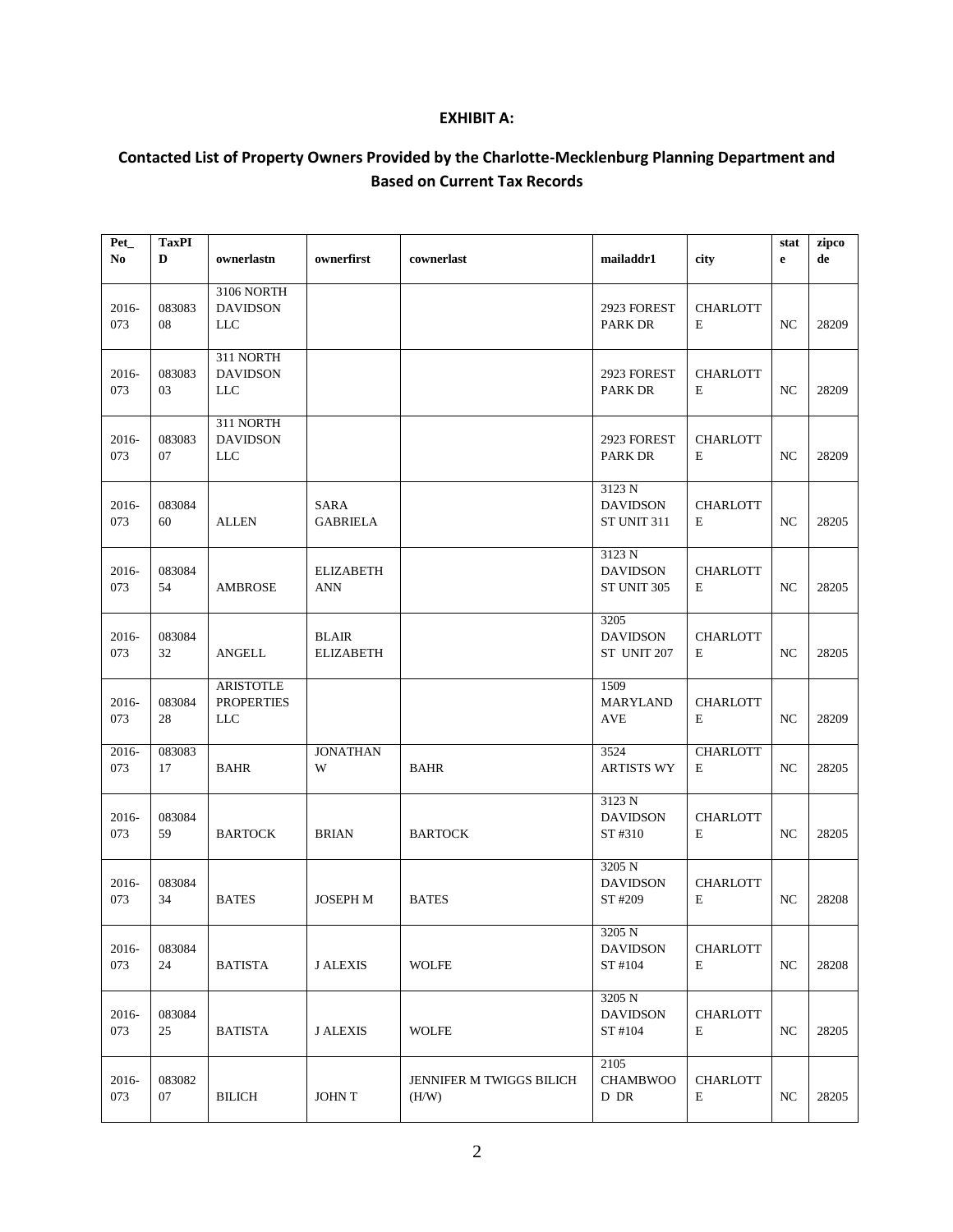| 2016-<br>073    | 083083<br>19 | <b>BLUE &amp;</b><br>GOLD<br><b>PROPERTIES</b><br><b>LLC</b>             |                         | 20537 DEEP<br><b>COVE CT</b>                | <b>CORNELIU</b><br>S           | NC  | 28031    |
|-----------------|--------------|--------------------------------------------------------------------------|-------------------------|---------------------------------------------|--------------------------------|-----|----------|
| $2016 -$<br>073 | 083083<br>05 | BRAZZELL                                                                 | <b>FRED</b>             | 510 E. 35TH<br><b>ST</b>                    | <b>CHARLOTT</b><br>E           | NC  | 28205    |
| $2016 -$<br>073 | 083086<br>05 | <b>CHURCH OF</b><br><b>JESUS</b><br><b>CHRIST OF</b>                     | <b>CHARLOTTE</b><br>THE | 600 E 36TH<br><b>ST</b>                     | <b>CHARLOTT</b><br>E           | NC. | 28205    |
| 2016-<br>073    | 083084<br>44 | <b>CLIFTON</b><br><b>HILL LLC</b>                                        |                         | 2820<br><b>SELWYN</b><br>AVE STE 627        | <b>CHARLOTT</b><br>E           | NC  | 28209    |
| 2016-<br>073    | 083084<br>48 | <b>CLIFTON</b><br><b>HILL LLC</b>                                        |                         | 2820<br><b>SELWYN</b><br>AVE STE 627        | <b>CHARLOTT</b><br>E           | NC  | 28209    |
| 2016-<br>073    | 083084<br>10 | <b>CRENSHAW</b><br><b>WALKER</b>                                         | <b>INC</b>              | PO BOX<br>790793                            | <b>CHARLOTT</b><br>E           | NC  | 28206    |
| $2016 -$<br>073 | 083083<br>10 | <b>CREPE</b><br><b>CELLAR</b><br><b>PROPERTIES</b><br><b>LLC</b>         |                         | 3116 N<br><b>DAVIDSON</b><br><b>ST</b>      | <b>CHARLOTT</b><br>E           | NC  | 28205    |
| $2016 -$<br>073 | 083083<br>11 | <b>CREPE</b><br><b>CELLAR</b><br><b>PROPERTIES</b><br>LLC                |                         | 3116 N<br><b>DAVIDSON</b><br><b>ST</b>      | <b>CHARLOTT</b><br>E           | NC. | 28205    |
| 2016-<br>073    | 083083<br>12 | <b>CREPE</b><br><b>CELLAR</b><br><b>PROPERTIES</b><br><b>LLC</b>         |                         | 3116 N<br><b>DAVIDSON</b><br><b>ST</b>      | <b>CHARLOTT</b><br>E           | NC  | 28205    |
| 2016-<br>073    | 083083<br>13 | <b>CREPE</b><br><b>CELLAR</b><br><b>PROPERTIES</b><br>LLC                |                         | 3116 N<br><b>DAVIDSON</b><br>ST             | <b>CHARLOTT</b><br>${\bf E}$   |     | NC 28205 |
| 2016-<br>073    | 083031<br>03 | <b>CRESENT</b><br>NODA LLC                                               |                         | 227 WEST<br>TRADE ST<br><b>STE 1000</b>     | <b>CHARLOTT</b><br>E           | NC  | 28201    |
| 2016-<br>073    | 083084<br>39 | <b>CROSS</b>                                                             | <b>DAVID</b>            | 3123 NORTH<br><b>DAVIDSON</b><br>ST UNIT203 | <b>CHARLOTT</b><br>$\mathbf E$ | NC  | 28205    |
| 2016-<br>073    | 083084<br>13 | <b>CROWLEY &amp;</b><br><b>INGRAM</b><br><b>PROPERTIES</b><br><b>LLC</b> |                         | 3931<br><b>GLENWOOD</b><br>DR               | <b>CHARLOTT</b><br>E           | NC. | 28208    |
| 2016-<br>073    | 083085<br>12 | <b>DAVIDSON</b><br>YADKIN LLC                                            |                         | PO BOX<br>11010                             | <b>CHARLOTT</b><br>$\mathbf E$ | NC  | 28220    |
| 2016-<br>073    | 083085<br>13 | <b>DAVIDSON</b><br>YADKIN LLC                                            |                         | PO BOX<br>11010                             | <b>CHARLOTT</b><br>E           | NC  | 28220    |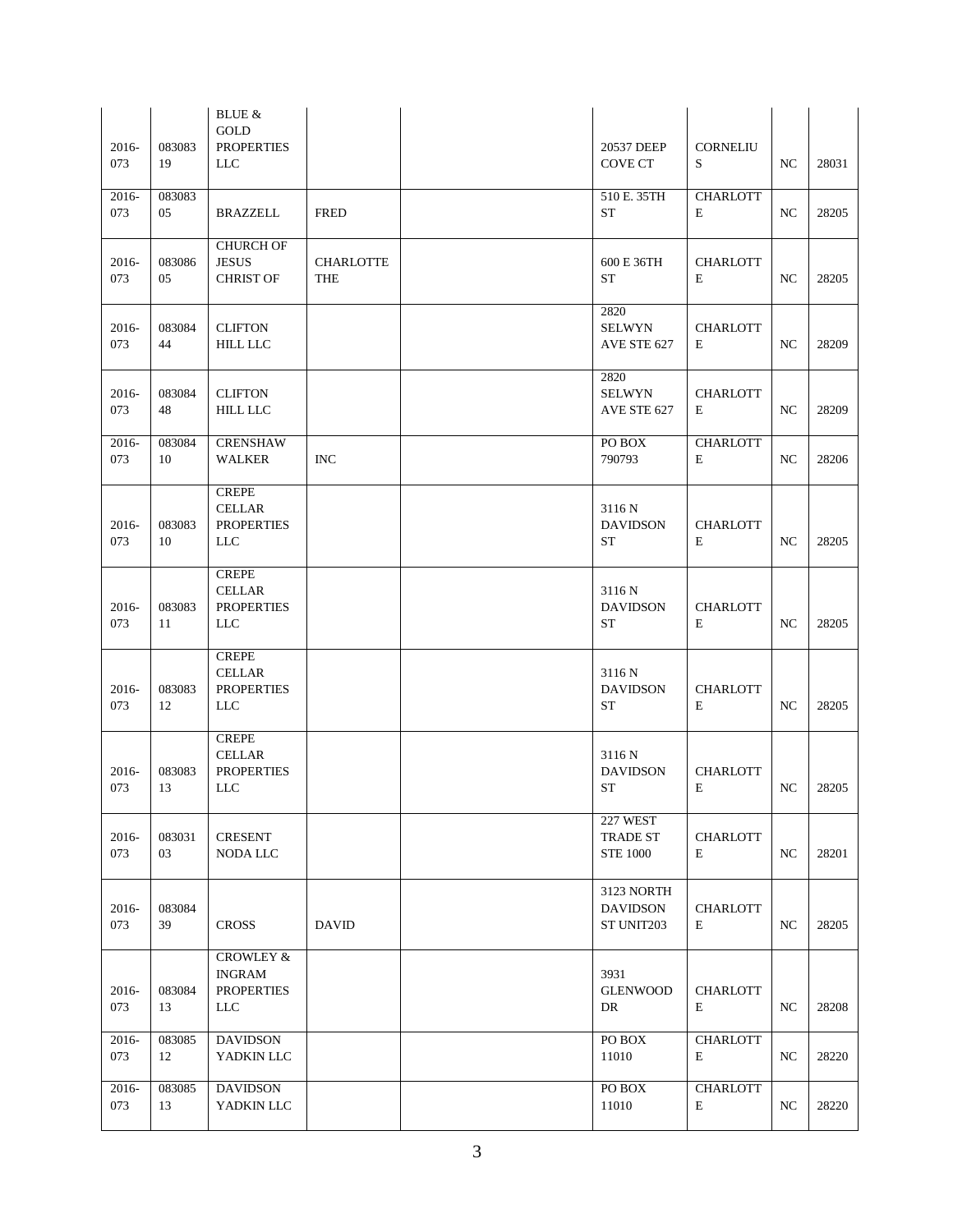| 2016-<br>073 | 083085<br>14 | <b>DAVIDSON</b><br>YADKIN LLC                       |                                     |                           | PO BOX<br>11010                                                 | <b>CHARLOTT</b><br>E         | NC               | 28220 |
|--------------|--------------|-----------------------------------------------------|-------------------------------------|---------------------------|-----------------------------------------------------------------|------------------------------|------------------|-------|
| 2016-<br>073 | 083084<br>46 | <b>DIXSON</b>                                       | <b>JAMES C</b>                      |                           | 3123 NORTH<br><b>DAVIDSON</b><br>ST #210                        | <b>CHARLOTT</b><br>E         | NC               | 28205 |
| 2016-<br>073 | 083083<br>16 | EMADI-<br><b>PARAMKOUH</b><br>I                     | BABAK                               | EMADI-PARAMKOUHI          | PO BOX 5671                                                     | <b>CHARLOTT</b><br>E         | NC               | 28299 |
| 2016-<br>073 | 083084<br>26 | <b>ESB</b><br><b>HOLDINGS</b><br><b>LLC</b>         |                                     |                           | 2130<br><b>SHARON LN</b>                                        | <b>CHARLOTT</b><br>E         | NC               | 28211 |
| 2016-<br>073 | 083084<br>41 | <b>EVANS</b>                                        | <b>CHRISTOPHE</b><br>R              |                           | 3123 N<br><b>DAVIDSON</b><br>ST UNIT 205                        | <b>CHARLOTT</b><br>E         | NC               | 28205 |
| 2016-<br>073 | 083084<br>40 | <b>FLAUM</b>                                        | <b>MICHAEL D</b>                    |                           | 310<br><b>ARLINGTON</b><br>AVE, UNIT<br>204                     | <b>CHARLOTT</b><br>E         | NC               | 28203 |
| 2016-<br>073 | 083083<br>20 | <b>FLEMING</b>                                      | <b>JUDITH A</b>                     |                           | 3116 N<br><b>DAVIDSON</b><br>ST #300                            | <b>CHARLOTT</b><br>E         | NC               | 28205 |
| 2016-<br>073 | 083084<br>21 | <b>GILDEN LLC</b>                                   |                                     |                           | 348<br><b>WEBSTER PL</b>                                        | <b>CHARLOTT</b><br>E         | NC               | 28029 |
| 2016-<br>073 | 083084<br>22 | <b>GILDEN LLC</b>                                   |                                     |                           | 348<br><b>WEBSTER PL</b>                                        | <b>CHARLOTT</b><br>E         | NC               | 28029 |
| 2016-<br>073 | 083084<br>27 | <b>GOODGAME</b><br><b>ENTERPRISES</b><br><b>LLC</b> |                                     |                           | 125<br><b>DEVONPORT</b><br>DR                                   | <b>MATTHEW</b><br>S          | NC               | 28204 |
| 2016-<br>073 | 091101<br>01 | <b>GUY</b>                                          | <b>JAMES R JR</b>                   | C/O GUY PROPERTIES        | 4401 E<br><b>INDEPENDE</b><br><b>NCE BLVD</b><br><b>STE 204</b> | <b>CHARLOTT</b><br>E         | $_{\mathrm{NC}}$ | 28205 |
| 2016-<br>073 | 091101<br>02 | <b>GUY</b>                                          | <b>JAMES R JR</b>                   | <b>C/O GUY PROPERTIES</b> | 4401 E.<br><b>INDEPENDE</b><br><b>NCE BLVD</b>                  | <b>CHARLOTT</b><br>E         | NC               | 28205 |
| 2016-<br>073 | 091101<br>03 | <b>GUY</b>                                          | <b>JAMES R JR</b>                   | C/O GUY PROPERTIES LLC    | 4401 E.<br><b>INDEPENDE</b><br><b>NCE BLVD</b>                  | <b>CHARLOTT</b><br>E         | $_{\mathrm{NC}}$ | 28205 |
| 2016-<br>073 | 083083<br>21 | <b>HENDERSON</b>                                    | <b>JOSEPH B</b>                     |                           | 3116 N<br><b>DAVIDSON</b><br>ST#310                             | <b>CHARLOTT</b><br>E         | NC               | 28205 |
| 2016-<br>073 | 083084<br>29 | HOLT                                                | <b>JEFFREY</b><br><b>MATTHEW</b>    |                           | 2174<br><b>MEADOW</b><br><b>RUN DR</b>                          | <b>GREENSBO</b><br><b>RO</b> | NC               | 27455 |
| 2016-<br>073 | 083084<br>51 | <b>HUNT</b>                                         | <b>JENNIFER</b><br><b>MCALLISTE</b> | <b>HUNT</b>               | 3123 N<br><b>DAVIDSON</b>                                       | <b>CHARLOTT</b><br>E         | NC               | 28205 |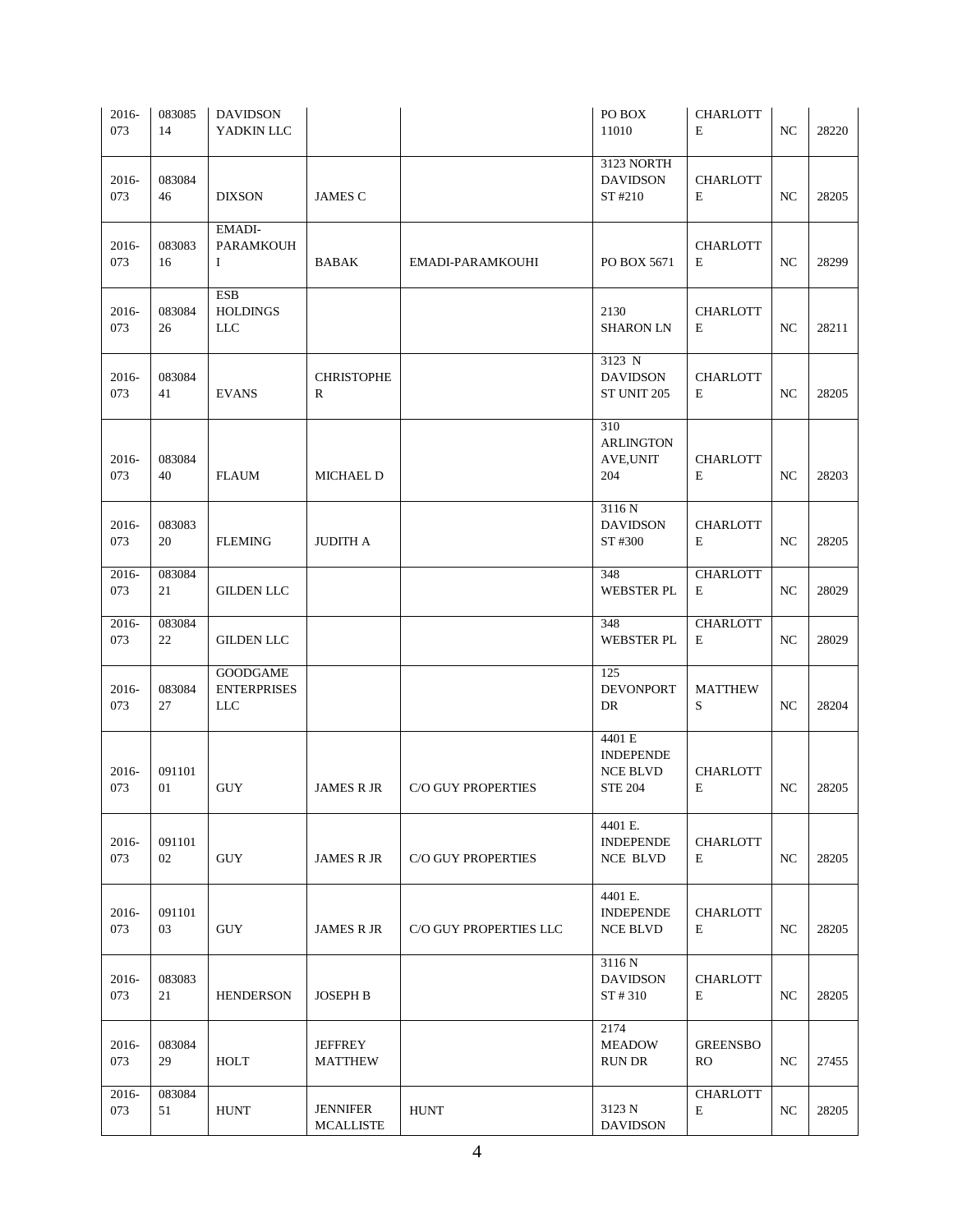|              |              |                                 | ${\bf R}$                    |                     | ST UNIT 302                   |                      |                  |       |
|--------------|--------------|---------------------------------|------------------------------|---------------------|-------------------------------|----------------------|------------------|-------|
|              |              |                                 |                              |                     |                               |                      |                  |       |
| 2016-        | 083083       |                                 |                              |                     | 3116 N<br><b>DAVIDSON</b>     | <b>CHARLOTT</b>      |                  |       |
| 073          | 18           | <b>KATSAROS</b>                 | <b>WILLIAMP</b>              | <b>KATSAROS</b>     | ST UNIT 250                   | E                    | NC               | 28205 |
| 2016-        | 083084       |                                 |                              |                     | 1015 POST                     |                      |                  |       |
| 073          | 35           | KOLTAY                          | <b>JEFFREY</b>               | <b>DACK</b>         | RD, UNIT 201                  | <b>DARIEN</b>        | <b>CT</b>        | 06820 |
|              |              |                                 |                              |                     | 3123 NORTH                    |                      |                  |       |
| 2016-        | 083084       |                                 |                              |                     | <b>DAVIDSON</b>               | <b>CHARLOTT</b>      |                  |       |
| 073          | 56           | <b>LAWRENCE</b>                 | <b>CAROLINE L</b>            |                     | ST UNIT 307                   | E                    | NC               | 28205 |
|              |              |                                 |                              |                     | 3205 N                        |                      |                  |       |
| 2016-<br>073 | 083084<br>33 | LOPICCOLO                       | LARRY M                      | LOPICCOLO           | <b>DAVIDSON</b><br>ST #208    | <b>CHARLOTT</b><br>E | NC               | 28202 |
|              |              |                                 |                              |                     |                               |                      |                  |       |
| 2016-        | 083084       |                                 |                              |                     |                               | <b>MATTHEW</b>       |                  |       |
| 073          | 14           | <b>MARTIN</b>                   | PAMELA B                     |                     | PO BXO 891                    | S                    | NC               | 28106 |
|              |              |                                 |                              |                     | 3550                          |                      |                  |       |
| 2016-        | 083084       | <b>MCCULLOUG</b>                |                              |                     | <b>FINCHER</b>                | <b>CHARLOTT</b>      |                  |       |
| 073          | 15           | Н                               | G W III                      |                     | <b>BLVD</b>                   | E                    | NC               | 28269 |
|              |              |                                 |                              |                     | 2205                          |                      |                  |       |
| 2016-<br>073 | 083084<br>11 | <b>MCGUIRE</b>                  | <b>JOSEPH</b><br><b>MIKE</b> |                     | <b>CRESCENT</b><br><b>AVE</b> | <b>CHARLOTT</b><br>E | NC               | 28207 |
|              |              |                                 |                              |                     |                               |                      |                  |       |
|              |              |                                 |                              |                     | 3123 N                        |                      |                  |       |
| 2016-        | 083084       |                                 |                              |                     | <b>DAVIDSON</b>               | <b>CHARLOTT</b><br>E |                  |       |
| 073          | 43           | <b>MCRAE</b>                    | <b>MATTHEW</b>               |                     | ST UNIT 207                   |                      | NC               | 28205 |
|              |              | <b>MERCURY</b>                  |                              |                     |                               |                      |                  |       |
| 2016-        | 091102       | <b>NODA</b><br><b>APARTMENT</b> |                              | C/O PRUDENTIAL REAL | 7 GIRALDA                     |                      |                  |       |
| 073          | 03           | S LLC                           |                              | <b>ESTATE</b>       | <b>FARMS</b>                  | <b>MADISON</b>       | NJ               | 07940 |
|              |              |                                 |                              |                     |                               |                      |                  |       |
| 2016-        | 083084       |                                 |                              |                     | 3123 N<br><b>DAVIDSON</b>     | <b>CHARLOTT</b>      |                  |       |
| 073          | 50           | <b>MOORE</b>                    | <b>SCOTT A</b>               | DEBRAGGA            | <b>ST STE 301</b>             | E                    | NC               | 28205 |
|              |              |                                 |                              |                     |                               |                      |                  |       |
| 2016-<br>073 | 083083<br>14 | <b>MORRIS</b>                   | ROSALYN<br><b>ANN</b>        |                     | PO BOX<br>480926              | <b>CHARLOTT</b><br>E | NC               | 28269 |
|              |              |                                 |                              |                     |                               |                      |                  |       |
| 2016-        | 083084       |                                 |                              |                     | 3123 N<br><b>DAVIDSON</b>     | <b>CHARLOTT</b>      |                  |       |
| 073          | 55           | <b>MULHERN</b>                  | PATRICK J                    |                     | ST UNIT 306                   | E                    | NC               | 28205 |
|              |              |                                 |                              |                     |                               |                      |                  |       |
| 2016-        | 083084       |                                 | <b>EMMANUEL</b>              |                     | 3123 N<br><b>DAVIDSON</b>     | <b>CHARLOTT</b>      |                  |       |
| 073          | 57           | NDINGWAN                        | F                            | <b>NDINGWAN</b>     | ST UNIT 308                   | E                    | NC               | 28205 |
|              |              |                                 |                              |                     |                               |                      |                  |       |
| 2016-<br>073 | 083084<br>09 | <b>NODA 3536</b><br><b>LLC</b>  |                              | C/O ANTHONY KUHN    | 427 SHASTA<br>LN              | <b>CHARLOTT</b><br>E | NC               | 28211 |
|              |              |                                 |                              |                     |                               |                      |                  |       |
| 2016-        | 083084       |                                 | <b>DEBORAH</b>               |                     | 442 E 36TH                    | <b>CHARLOTT</b>      |                  |       |
| 073          | 19           | <b>NORKETT</b>                  | <b>MICHELLE</b>              |                     | ST                            | E                    | NC               | 28205 |
| 2016-        | 091102       | <b>NORTH</b>                    |                              |                     |                               | <b>CHARLOTT</b>      |                  |       |
| 073          | 01           | <b>DAVIDSON</b>                 | <b>LLC</b>                   |                     | 800                           | E                    | $_{\mathrm{NC}}$ | 28209 |
|              |              | <b>ACQUISITION</b>              |                              |                     | MANHASSET                     |                      |                  |       |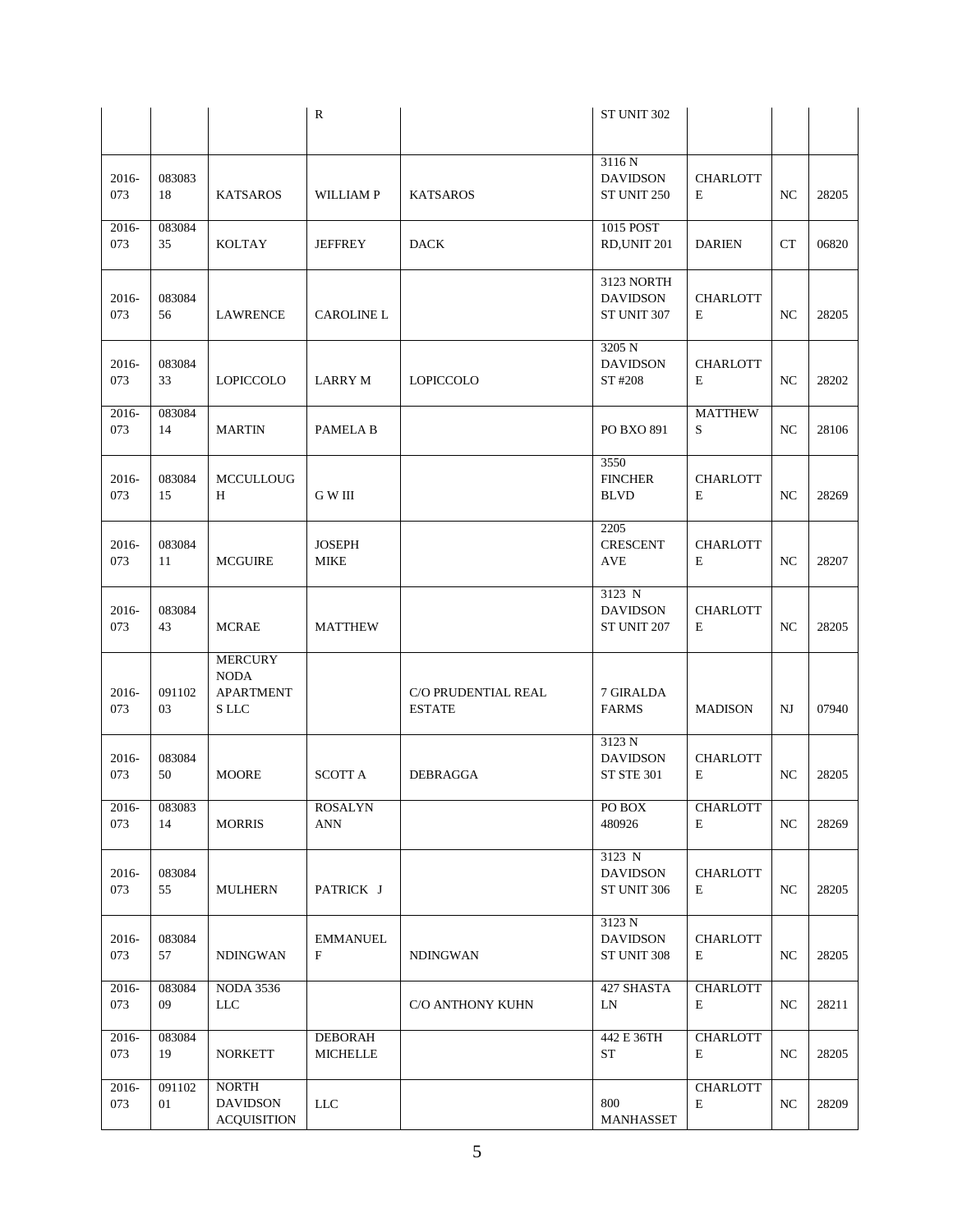|              |              | S                                                   |                               |                                           | <b>RD</b>                                |                      |    |       |
|--------------|--------------|-----------------------------------------------------|-------------------------------|-------------------------------------------|------------------------------------------|----------------------|----|-------|
|              |              |                                                     |                               |                                           |                                          |                      |    |       |
| 2016-<br>073 | 083084<br>31 | <b>OCELOT</b><br><b>PROPERTIES</b><br><b>LLC</b>    |                               |                                           | 2232 WINTER<br><b>ST</b>                 | <b>CHARLOTT</b><br>E | NC | 28205 |
| 2016-<br>073 | 083084<br>61 | PARK                                                | <b>SUN MEE</b>                | <b>HARGETT</b>                            | 3123 N<br><b>DAVIDSON</b><br>ST UNIT 312 | <b>CHARLOTT</b><br>E | NC | 28205 |
| 2016-<br>073 | 083084<br>23 | PARKER-<br><b>BURLESON</b>                          | DANA E                        |                                           | 3205 N<br><b>DAVIDSON</b><br>ST #103     | <b>CHARLOTT</b><br>E | NC | 28208 |
| 2016-<br>073 | 083084<br>53 | PEELE                                               | <b>JONATHAN</b>               |                                           | 3123 N<br><b>DAVIDSON</b><br>ST UNIT 304 | <b>CHARLOTT</b><br>E | NC | 28205 |
| 2016-<br>073 | 083084<br>45 | <b>POSTON</b>                                       | <b>KYLE</b><br><b>THOMAS</b>  |                                           | 3123 N<br><b>DAVIDSON</b><br>ST UNIT 209 | <b>CHARLOTT</b><br>E | NC | 28205 |
| 2016-<br>073 | 083084<br>58 | <b>PRINCE</b>                                       | <b>TARA</b><br><b>MELANIE</b> |                                           | 3123 N<br><b>DAVIDSON</b><br>ST UNIT 309 | <b>CHARLOTT</b><br>E | NC | 28205 |
| 2016-<br>073 | 083083<br>04 | <b>PURSER</b><br><b>NODA LLC</b>                    |                               |                                           | <b>4530 PARK</b><br>RD STE 300           | <b>CHARLOTT</b><br>E | NC | 28209 |
| 2016-<br>073 | 083084<br>30 | RILEY                                               | <b>RACHELE</b>                |                                           | 3205 N<br><b>DAVIDSON</b><br>ST #205     | <b>CHARLOTT</b><br>E | NC | 28208 |
| 2016-<br>073 | 083084<br>47 | <b>ROCKWOOD</b>                                     | <b>JAMES</b>                  |                                           | 3123 N<br><b>DAVIDSON</b><br>ST UNIT 211 | <b>CHARLOTT</b><br>E | NC | 28205 |
| 2016-<br>073 | 083084<br>63 | <b>SCP LPA FAT</b><br>CITY LLC                      |                               | C/O LAT PURSER &<br><b>ASSOCIATES INC</b> | 4500 PARK<br>RD STE 410                  | <b>CHARLOTT</b><br>E | NC | 28209 |
| 2016-<br>073 | 083084<br>64 | <b>SCP LPA FAT</b><br>CITY LLC                      |                               | C/O LAT PURSER &<br>ASSOCIATES INC        | 4500 PARK<br>RD STE 410                  | <b>CHARLOTT</b><br>E | NC | 28209 |
| 2016-<br>073 | 083084<br>65 | <b>SCP LPA FAT</b><br><b>CITY LLC</b>               |                               | C/O LAT PURSER &<br>ASSOCIATES INC        | <b>4500 PARK</b><br>RD STE 410           | <b>CHARLOTT</b><br>Е | NC | 28209 |
| 2016-<br>073 | 083084<br>66 | <b>SCP LPA FAT</b><br><b>CITY LLC</b>               |                               | C/O LAT PURSER $\&$<br>ASSOCIATES INC     | <b>4500 PARK</b><br>RD STE 410           | <b>CHARLOTT</b><br>E | NC | 28209 |
| 2016-<br>073 | 083084<br>49 | SHEARER                                             | <b>BRYCE</b>                  | <b>SHEARER</b>                            | 3123 N<br><b>DAVIDSON</b><br>ST UNIT 213 | <b>CHARLOTT</b><br>E | NC | 28202 |
| 2016-<br>073 | 083084<br>42 | SHEARER                                             | <b>JANE</b>                   | <b>SHEARER</b>                            | 730 NW 107<br>AVE #400                   | <b>MIAMI</b>         | FL | 33172 |
| 2016-<br>073 | 083085<br>02 | <b>SHORT</b><br><b>DEVELOPME</b><br>NT GROUP<br>LLC |                               |                                           | 2328 BAY ST                              | <b>CHARLOTT</b><br>Е | NC | 28205 |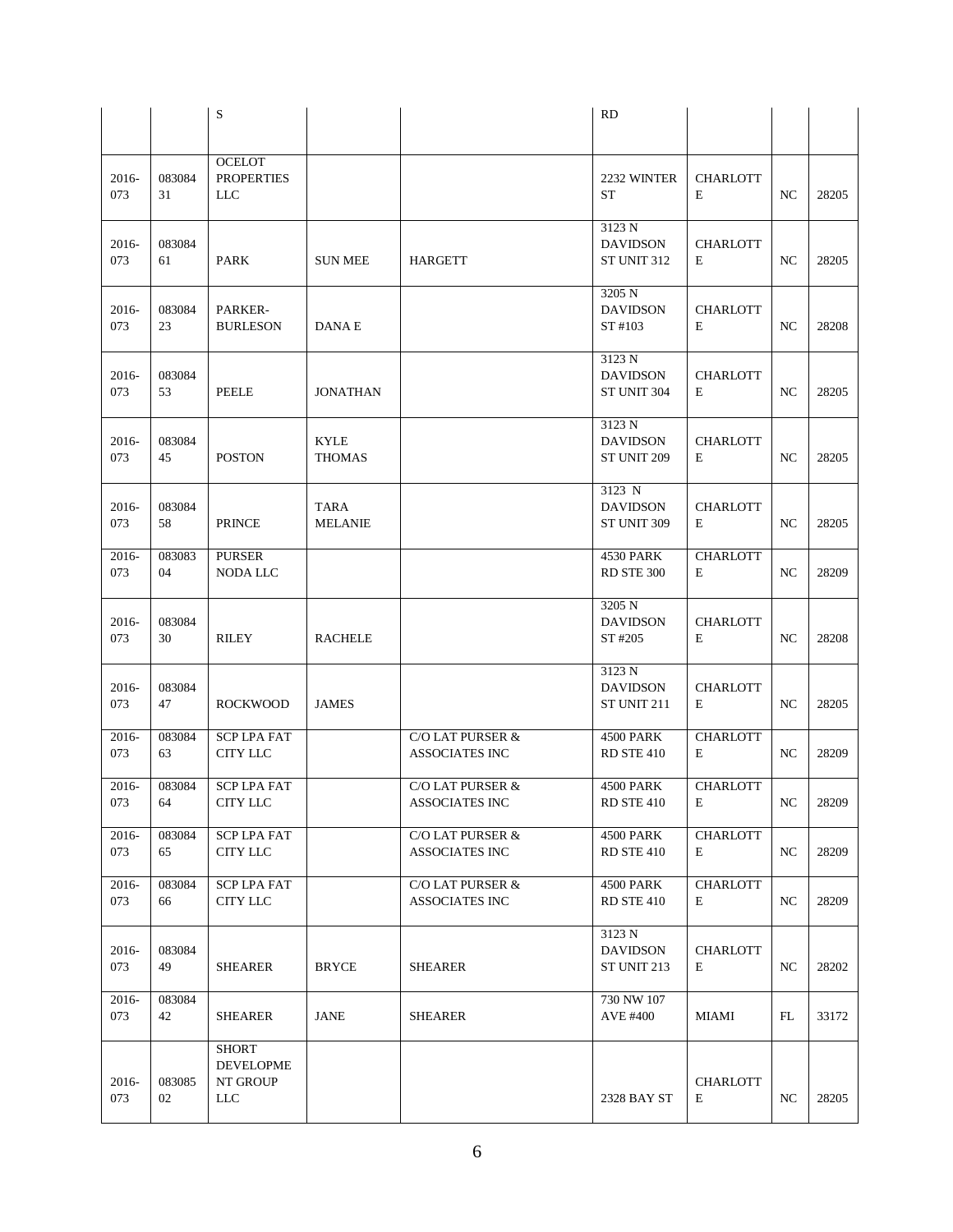| 2016-<br>073 | 083085<br>06 | <b>SHORT</b><br><b>DEVELOPME</b><br>NT GROUP<br><b>LLC</b> |                                        |                       | 2328 BAY ST                                  | <b>CHARLOTT</b><br>E | NC               | 28205 |
|--------------|--------------|------------------------------------------------------------|----------------------------------------|-----------------------|----------------------------------------------|----------------------|------------------|-------|
| 2016-<br>073 | 083084<br>17 | <b>SIRES</b>                                               | <b>J PAUL</b>                          | <b>SIRES</b>          | 7448<br>VALLEYBRO<br>OK RD                   | <b>CHARLOTT</b><br>E | NC               | 28270 |
| 2016-<br>073 | 083084<br>18 | <b>SIRES</b>                                               | J PAUL                                 | <b>RUTH AVA LYONS</b> | 7448<br><b>VALLEYBRO</b><br>OK RD            | <b>CHARLOTT</b><br>E | NC               | 28207 |
| 2016-<br>073 | 083085<br>01 | <b>SIRES</b>                                               | <b>J PAUL</b>                          | <b>SIRES</b>          | 7448<br>VALLEYBRO<br>OK RD                   | <b>CHARLOTT</b><br>E | NC               | 28207 |
| 2016-<br>073 | 083085<br>07 | <b>SIRES</b>                                               | J PAUL                                 | <b>RUTH AVA LYONS</b> | 7448<br><b>VALLEYBRO</b><br>OK RD            | <b>CHARLOTT</b><br>E | NC               | 28207 |
| 2016-<br>073 | 083085<br>16 | <b>SIRES</b>                                               | <b>J PAUL</b>                          | <b>LYONS</b>          | 7448<br><b>VALLEYBRO</b><br>OK RD            | <b>CHARLOTT</b><br>E | NC               | 28270 |
| 2016-<br>073 | 083084<br>62 | <b>STEPHENS</b>                                            | <b>LOGAN H</b>                         |                       | 3123 N<br><b>DAVIDSON</b><br>ST UNIT 313     | <b>CHARLOTT</b><br>E | NC               | 28205 |
| 2016-<br>073 | 083084<br>37 | THOMASARR<br><b>IGO</b>                                    | LOGAN                                  |                       | 3123 N<br><b>DAVIDSON</b><br>ST #201         | <b>CHARLOTT</b><br>E | NC               | 28205 |
| 2016-<br>073 | 083084<br>38 | TINSLEY                                                    | <b>AUSTIN</b>                          |                       | 3123 N<br><b>DAVIDSON</b><br>ST UNIT 202     | <b>CHARLOTT</b><br>E | NC               | 28205 |
| 2016-<br>073 | 083085<br>08 | TPM<br><b>PROPERTIES</b><br>LP                             |                                        |                       | 3816<br><b>MOORELAN</b><br><b>D FARMS RD</b> | <b>CHARLOTT</b><br>E | NC               | 28226 |
| 2016-<br>073 | 083084<br>16 | <b>WREINC</b>                                              |                                        |                       | 302 NEELY<br><b>CREEK RD</b>                 | <b>ROCK HILL</b>     | SC               | 29730 |
| 2016-<br>073 | 083084<br>52 | <b>WAGONER</b>                                             | IAN M                                  |                       | 3123 N<br><b>DAVIDSON</b><br><b>UNIT 303</b> | <b>CHARLOTT</b><br>Е | NC               | 28205 |
| 2016-<br>073 | 083083<br>15 | WALLACE<br><b>HOLDINGS</b><br>$LLC$                        |                                        |                       | 1509<br><b>MARYLAND</b><br><b>AVE</b>        | <b>CHARLOTT</b><br>E | NC               | 28209 |
| 2016-<br>073 | 083084<br>02 | Y M C A OF<br><b>CHARLOTTE</b>                             | &<br><b>MECKLENB</b><br><b>URG THE</b> |                       | 3025 N<br><b>DAVIDSON</b><br><b>ST</b>       | <b>CHARLOTT</b><br>E | $_{\mathrm{NC}}$ | 28205 |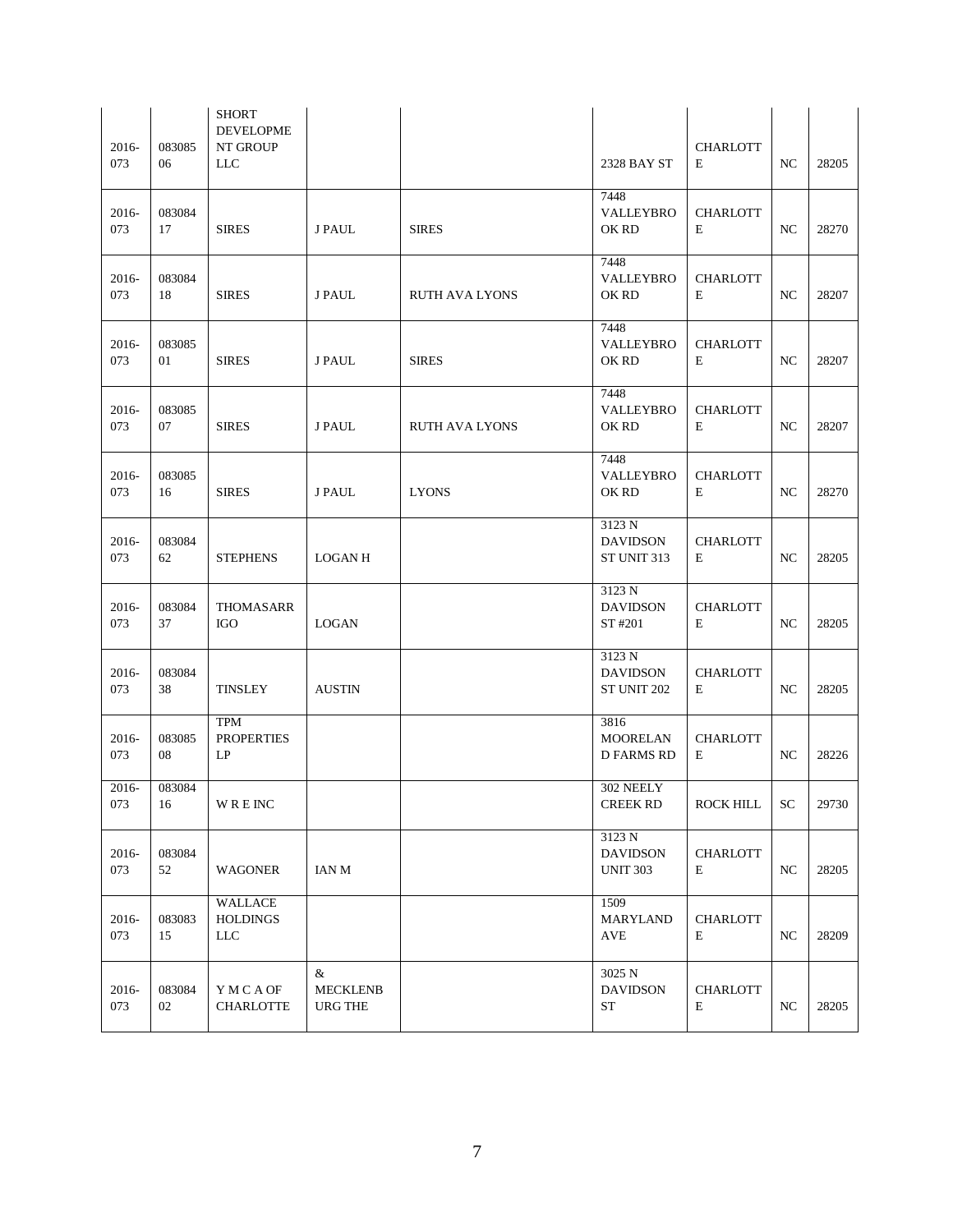| Pet._No | <b>FirstName</b> | LastName      | OrgLabel                 | <b>MailAddres</b>   | <b>MailCity</b> | <b>MailState</b> | <b>MailZip</b> |
|---------|------------------|---------------|--------------------------|---------------------|-----------------|------------------|----------------|
| 2016-   |                  |               |                          | 3400 Ritch          |                 |                  |                |
| 073     | Elaine           | <b>Bailes</b> | <b>Ritch Avenue HOA</b>  | Avenue              | Charlotte       | <b>NC</b>        | 28206          |
| 2016-   |                  |               |                          | 2621 North Pine     |                 |                  |                |
| 073     | Lucille          | Puckett       | <b>Dillehay Courts</b>   | Street, Suite D     | Charlotte       | <b>NC</b>        | 28206          |
| 2016-   |                  |               |                          | 3409 Ritch          |                 |                  |                |
| 073     | Hollis           | Nixon         | NoDa NA                  | Avenue              | Charlotte       | <b>NC</b>        | 28206          |
| 2016-   |                  |               |                          | 1109 East 35th      |                 |                  |                |
| 073     | Chad             | Maupin        | NoDa NA                  | <b>Street</b>       | Charotte        | <b>NC</b>        | 28205          |
| 2016-   |                  |               |                          | 845 Woodside        |                 |                  |                |
| 073     | Hatti            | Watkins       | Villa Heights NA         | Avenue              | Charlotte       | <b>NC</b>        | 28205          |
| 2016-   |                  |               | Villa Heights            | 1209 Grace          |                 |                  |                |
| 073     | Jason            | Mathis        | Comm. Org.               | Street              | Charlotte       | <b>NC</b>        | 28205          |
| 2016-   |                  |               | <b>NorthEnd Partners</b> | 3815 North          |                 |                  |                |
| 073     | Carol            | <b>Burke</b>  | <b>NA</b>                | <b>Tryon Street</b> | Charlotte       | <b>NC</b>        | 28206          |
| 2016-   |                  |               |                          | 2604 Pinckney       |                 |                  |                |
| 073     | Jon              | Branham       | NoDa Vision              | Avenue              | Charlotte       | <b>NC</b>        | 28277          |
|         |                  |               | Villa Heights            |                     |                 |                  |                |
| 2016-   |                  |               | Community                | Post Office Box     |                 |                  |                |
| 073     | Angela           | Ambroise      | Organization             | 5015                | Charlotte       | <b>NC</b>        | 28205          |
|         |                  |               | Villa Heights Land       |                     |                 |                  |                |
| 2016-   |                  |               | Community                | 2112 Yadkin         |                 |                  |                |
| 073     | Elise            | Berman        | Organization             | Avenue              | Charlotte       | <b>NC</b>        | 28205          |
|         |                  |               | Villa Heights            |                     |                 |                  |                |
| 2016-   |                  |               | Community                | 701 E 26th          |                 |                  |                |
| 073     | Abby             | Seymour       | Organization             | Street              | Charlotte       | <b>NC</b>        | 28205          |
|         |                  |               | Villa Heights            |                     |                 |                  |                |
| 2016-   |                  |               | Community                | 2215 Yadkin         |                 |                  |                |
| 073     | Kate             | Frear         | Organization             | Avenue              | Charlotte       | <b>NC</b>        | 28205          |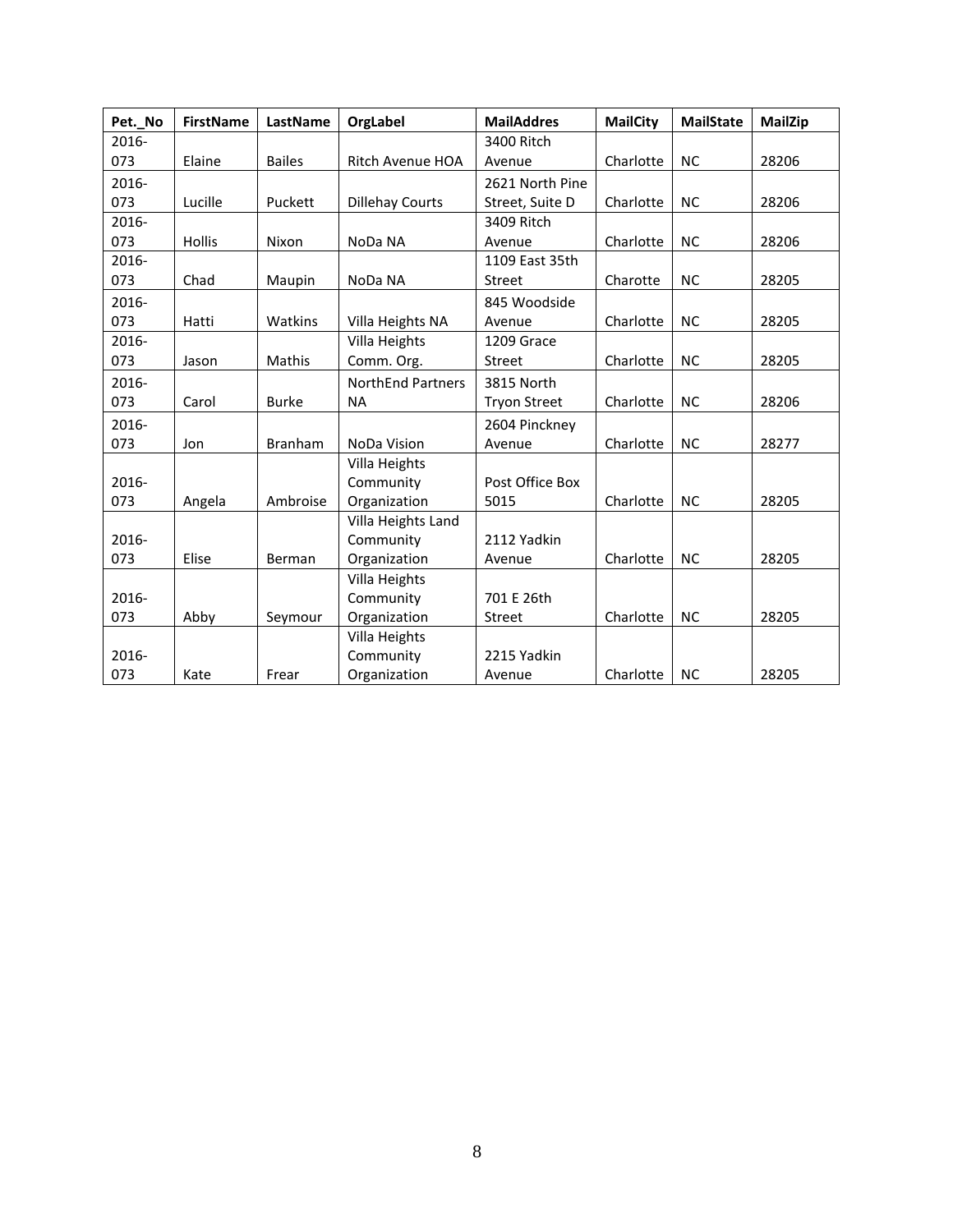#### **EXHIBIT B:**

### **Copy of the Written Notice to Interested Parties of Community Meeting**

### NOTICE TO INTERESTED PARTIES OF COMMUNITY MEETING

- Subject: Community Meeting -- Rezoning Petition filed by Noda 3215, LLC to rezone approximately  $0.151$  acres located at  $3215$  N. Davidson St. to allow the use of the existing building with the development of additional outdoor space.
- **Date and Time of Meeting: Tuesday May 10, 2016 at 6:00 pm.**
- **Place of Meeting: Former Salvador Deli location at 3215 N. Davidson St. Charlotte NC 28205**

**Petitioner: Noda 3215 , LLC**

 **Petition No.: 2016-073**

We are assisting Noda 3215, LLC (the "Petitioner") in connection with a Rezoning Petition it has filed with the Charlotte-Mecklenburg Planning Commission seeking to rezone an approximately 0.151 acre site (the "Site") located (location) from the B-1 zoning district to M UDD - O zoning district. The purpose of the rezoning is to permit the use of the existing building with the addition of outdoor spaces.

In accordance with the requirements of the City of Charlotte Zoning Ordinance, the Petitioner will hold a Community Meeting prior to the Public Hearing on this Rezoning Petition for the purpose of discussing this rezoning proposal with nearby property owners and organizations. The Charlotte- Mecklenburg Planning Commission's records indicate that you are either a representative of a registered neighborhood organization or an owner of property that adjoins, is located across the street from, or is near the Site.

Accordingly, on behalf of the Petitioner, we give you notice that representatives of the Petitioner will hold a Community Meeting regarding this Rezoning Petition on Tuesday May 10, 2016 at 6:00 pm. The Petitioner's representatives look forward to sharing this rezoning proposal with you and to answering any questions you may have with respect to this Rezoning Petition.

In the meantime, should you have any questions or comments about this matter, please call Russell Fergusson at (704) 234-7488 or rwf@russellwfergusson.com.

cc: Patsy Kinsey

Date Mailed: April 29, 2016